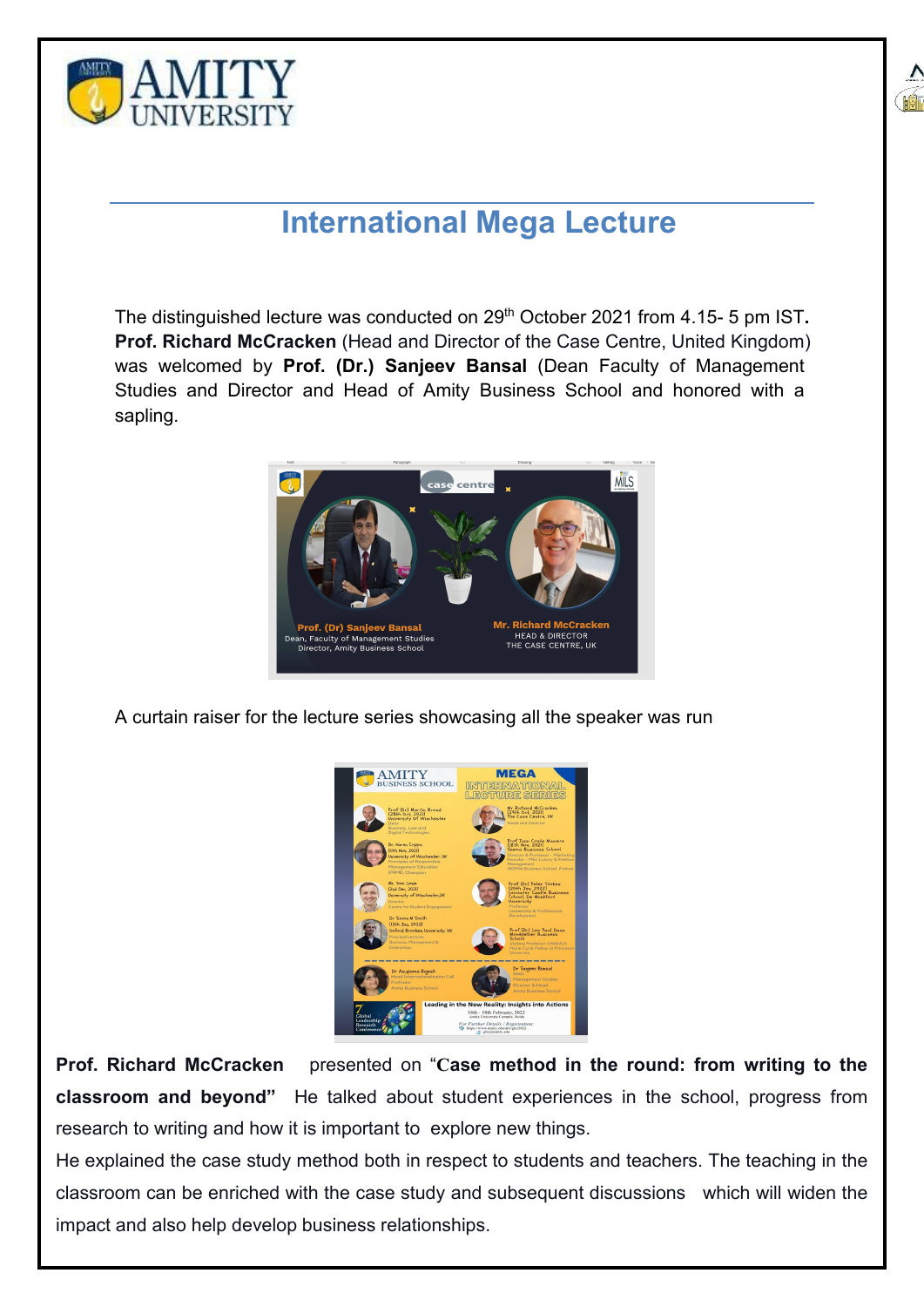He also detailed the teaching note which plays a very important role in conduction of case study classes.

In further discussions, he discussed the objectives of case studies and trending topics of study When discussing the Case Centre awards and competitions 2021, he revealed that 93 percent of them had a teaching note, 20 percent had a translation, and 31 percent females were in the gender protagonists, which he emphasized the most.

He concluded the session by focusing on the significance of case studies and providing insights Overall, it was a very informative and knowledgeable session.